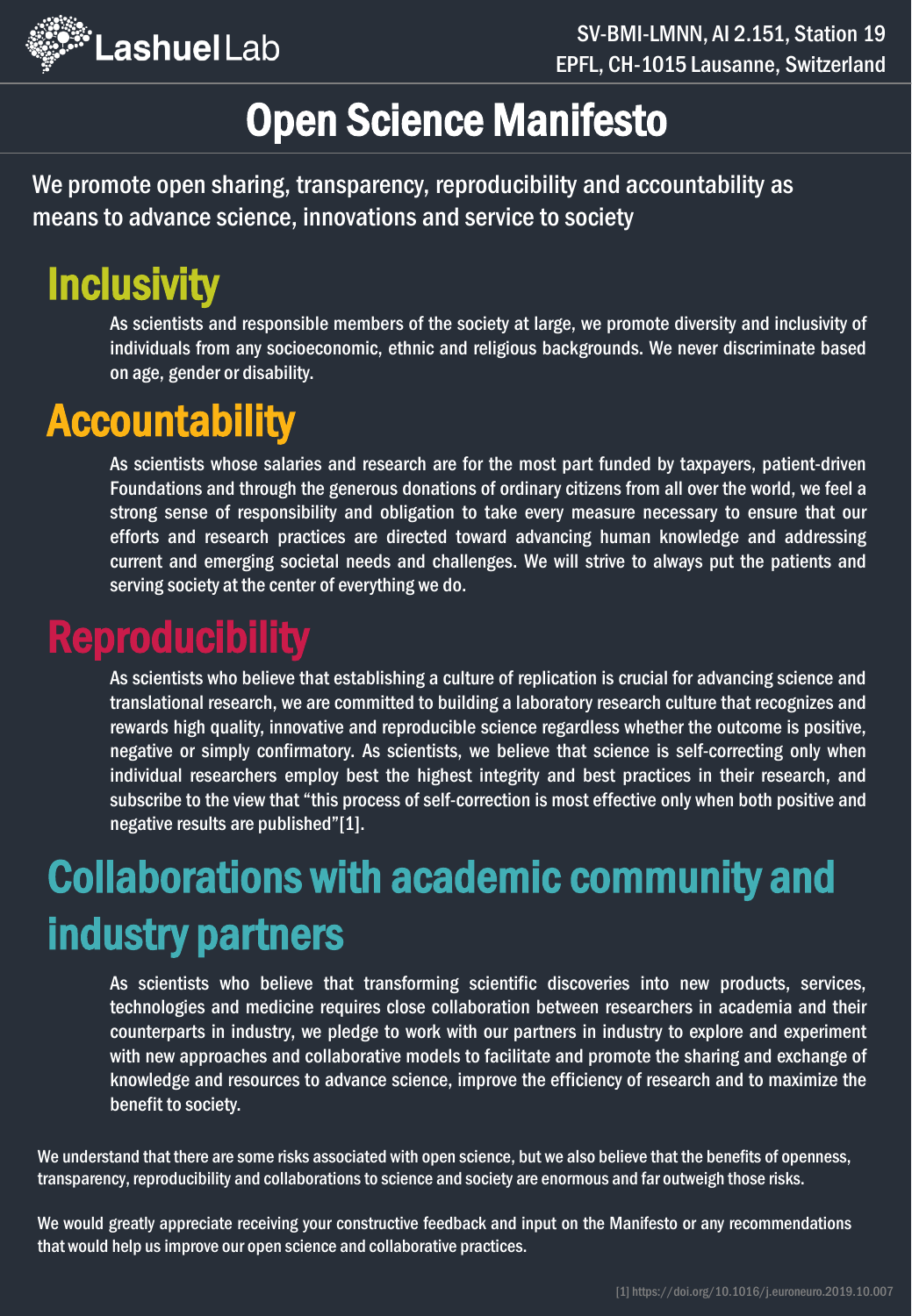

## Open Science Manifesto

Towards achieving our goals and fulfilling our responsibilities to the taxpayers, funders, donors and society, we pledge to develop and introduce new measures to:

| Advocate for open and collaborative science and<br>the development of incentives and recognition<br>and reward systems that guarantee and actively<br>integrity,<br>promote<br>transparency<br>and<br>reproducibility of research.                                  | Foster collaborations between our laboratory<br>and industry to accelerate the translation of<br>discoveries and tools made in the laboratory into<br>diagnostics<br>and<br>therapies<br>novel<br>for<br>neurodegenerative<br>diseases<br>without<br>compromising our ability to share<br>these<br>discoveries and tools in a timely manner.                                                                                                                                                              |
|---------------------------------------------------------------------------------------------------------------------------------------------------------------------------------------------------------------------------------------------------------------------|-----------------------------------------------------------------------------------------------------------------------------------------------------------------------------------------------------------------------------------------------------------------------------------------------------------------------------------------------------------------------------------------------------------------------------------------------------------------------------------------------------------|
|                                                                                                                                                                                                                                                                     |                                                                                                                                                                                                                                                                                                                                                                                                                                                                                                           |
| for practices and policies that<br>Advocate<br>incentivize, recognize and reward collaborative<br>and team-based science, and which promote a<br>closer interaction between scientists<br>and<br>patients, whose needs represent the main driver<br>for our efforts | Create a laboratory culture that encourages,<br>recognizes and rewards high quality science with<br>equal emphasis on positive and negative results,<br>where innovation on the basis of high quality and<br>reproducible science is the principal driver for<br>career development.                                                                                                                                                                                                                      |
|                                                                                                                                                                                                                                                                     |                                                                                                                                                                                                                                                                                                                                                                                                                                                                                                           |
| Ensure that the outcome of our research<br>(positive, negative or confirmatory results) is<br>disseminated and widely accessible to the<br>scientific community and the general public.                                                                             | Contribute actively to promoting a culture of<br>replication by 1) encouraging post-publication<br>discussion of our data (as well as pre-publication<br>data as much as possible); 2) sharing all the<br>reagents and protocols used to generate our<br>data; and 3) encouraging constructive criticism<br>of our work and working closely with other<br>scientists and research groups to address such<br>criticism and/or reconcile our differences and<br>communicate the outcome in a timely manner. |
| Take a proactive approach to inform the scientific<br>community about all the valuable tools,<br>reagents, protocols and methods developed in<br>our laboratory and to the extent we are free to do<br>so make these tools available in a timely manner.            |                                                                                                                                                                                                                                                                                                                                                                                                                                                                                                           |
| Implement additional measures to make our<br>knowledge, expertise, and resources accessible<br>to researchers in developing countries and/or in<br>underfunded institutions at fair cost and/or<br>under fair terms.                                                | <b>Contribute</b><br>promoting<br>transparency,<br>to<br>accountability and fairness in the publication<br>process by making our review comments<br>accessible and signing all review produced in a<br>referee capacity. Contribute to global initiatives<br>consortia aimed at improving data<br>and<br>reproducibility, standardization                                                                                                                                                                 |